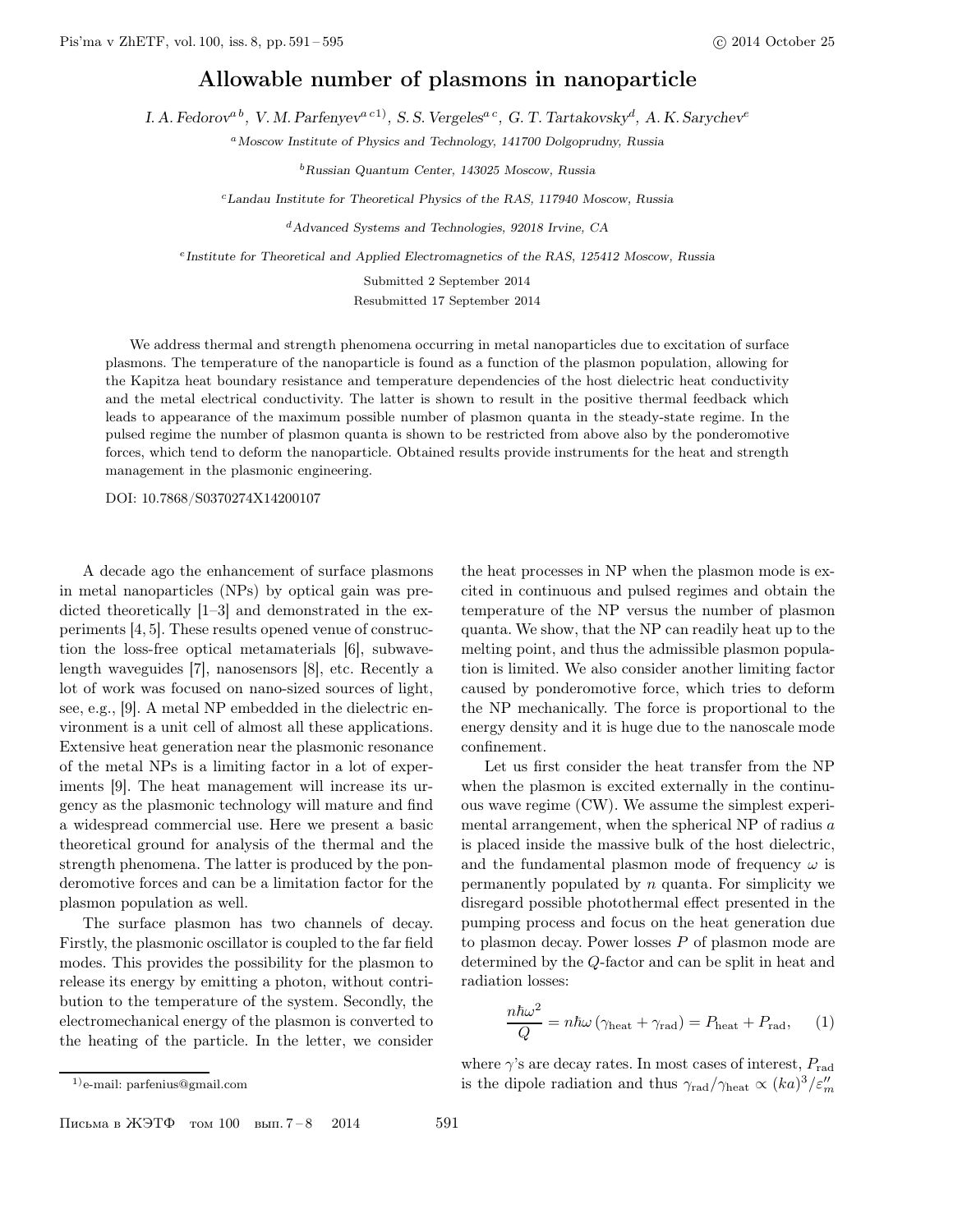[10], where  $k = \sqrt{\varepsilon_d} \omega/c$  is the corresponding wave vector,  $\varepsilon_d$  is the dielectric permittivity of the surrounding medium, and  $\varepsilon_m''$  is the imaginary part of the dielectric permittivity of the NP. For gold NPs in the optical range dipole radiation comes into play at the radius of  $a \sim 20 \,\text{nm}$ . Below this size,  $\gamma_{\text{rad}} \ll \gamma_{\text{heat}}$ , and  $Q \simeq \omega/\gamma_{\rm heat}$ . In the case of multipolar modes (so called dark modes) the evaluation is valid for wider range of sizes, due to the modes are poorly coupled to the far field, and ratio  $\omega/\gamma_{\rm heat}$  is nearly the same for different modes [11].

The heat transfer from the NP occurs both through the diffusive and ballistic mechanisms. We shall take into account only the former, which leads to the upper estimation of the real heat flux, see [12, 13]. Then, the temperature profile is determined by the heat conductivity  $\chi$  of the surrounding medium and the Kapitza conductance  $h$  of the NP interface [14], which is relevant at nanoscales [15]. We start with the simplest model, when  $\chi$  is assumed to be temperature independent. Then, the temperature difference between the NP surface  $(T)$  and infinity  $(T_0)$ , caused by the heat generation power  $P_{\text{heat}}$ , is found via the standard Fourier law:

$$
\delta T = T - T_0 = \frac{n\hbar\omega\gamma_{\text{heat}}}{4\pi a^2 h_{\text{NP}}},\tag{2}
$$

where  $1/h_{\text{NP}} = 1/h + a/\chi$ . Temperature inside the NP can be regarded as uniform since the thermal conductivity of the metal is much larger than that of the dielectric host. To establish the NP temperature  $T$  from (2), we take into account the temperature dependence of the plasmon decay rate  $\gamma_{\text{heat}}(T)$ . It can be approximated by linear dependence, which stems mainly from the electron-phonon scattering:

$$
\hbar \gamma_{\text{heat}}(T) = \alpha + \beta T. \tag{3}
$$

Considering gold as the most studied plasmonic metal and using data from [16–19] we adopt  $\beta = 10^{-4} \text{ eV/K}$ and  $\alpha = 0.07$  eV for  $\hbar \omega = 1.9$  eV. Approximation (3) is valid from  $\sim$  50 K up to  $\sim$ 1100 K, where premelting or melting of gold starts [18, 20].

The temperature of the NP as a function of the plasmon population in the steady state is shown in the Fig. 1. The red line corresponds to the toy model, where we neglect the Kapitza heat resistance  $h \to \infty$  and assume  $\chi = 1.4 \,\mathrm{W/(m \cdot K)}$  as for vitreous silica at standard conditions. Its superlinear behavior is the result of the temperature-dependent  $\gamma_{\text{heat}}$  (3), which realizes a thermal positive feedback. This is expected to take place in other metals as well, though the dependence can be more complicated, as it is found for silver [21].

Note, that the temperature tends to infinity at some critical plasmon number

$$
n_{\rm crit} = \frac{4\pi a^2 h_{\rm NP}}{\omega \beta},\tag{4}
$$

which gives the upper limit of the plasmonic population per NP.

Actual the value of the heat conductance  $\chi$  is seen to depend on the temperature for the typical host materials. In the following, we consider the cases of vitreous silica and crystalline quartz, adopting  $\chi(T)$  from papers [22, 23]. Numerical solution of the resulting heat balance equation is shown as dashed and dot-dashed lines, which stand for the Kapitza conductance of  $h = \infty$  and  $h = 10^8 \,\mathrm{W/(m^2 \cdot K)}$ . The latter value is taken from [14] in absence of direct experimental data. The real dependencies are expected to lie between these pairs of reference lines.

For vitreous silica,  $\chi$  increases with temperature [22] and thereby suppresses the positive thermal feedback, while the crystalline quartz behaves oppositely [23], see dashed lines in the Fig. 1. In the crystalline case the dependence  $\chi(T)$  can be approximated as  $\chi_0 \Theta/T$  (where  $\chi_0$  and  $\Theta$  are constants, see, e.g., [23]). In that case the heat equation can be solved analytically, under the assumption that  $h \to \infty$ . One arrives to the same expression (4) for the critical plasmon number, where the heat conductivity  $\chi$  should be taken at the temperature  $T^*$ , which satisfies the transcendental equation  $1 + \alpha/(\beta T^*) = \log(T^*/T).$ 

Note that the temperature divergence at some critical point remains valid for most of the calculations with real  $\chi(T)$ , though the value of  $n_{\text{crit}}$  may shift. As such, existence of  $n_{\text{crit}}$  (4) is not an artifact of out toy model, but relevant practical prediction. Direct experimental examination of this phenomenon would be of great importance for the future study. More practically important, though, may be threshold of achieving some specific temperature, say the metal melting point  $T_{\text{melt}}$ , which may cause destruction of the plasmonic system. As appears from the Fig. 1, for different conditions this is expected to occur at the plasmon populations ranging from  $n_{\text{melt}} \sim 1$  up to ~6. Note that sometimes  $n_{\text{melt}}$  can be successfully estimated in the most naive way, with  $h \to \infty$  and  $\gamma_{\text{heat}}$  taken at room temperature, see black line in the Fig. 1.

Above, we have disregarded the thermal radiation power  $P_T$ . To estimate it note, that Stefan–Boltzman law is not applicable in the case due to the skin layer depth is greater than the NP size and  $P_T$  is produced by the dipole radiation rate [24]. Using fluctuationdissipation theorem (see e.g. [25]), we obtain  $P_T \sim$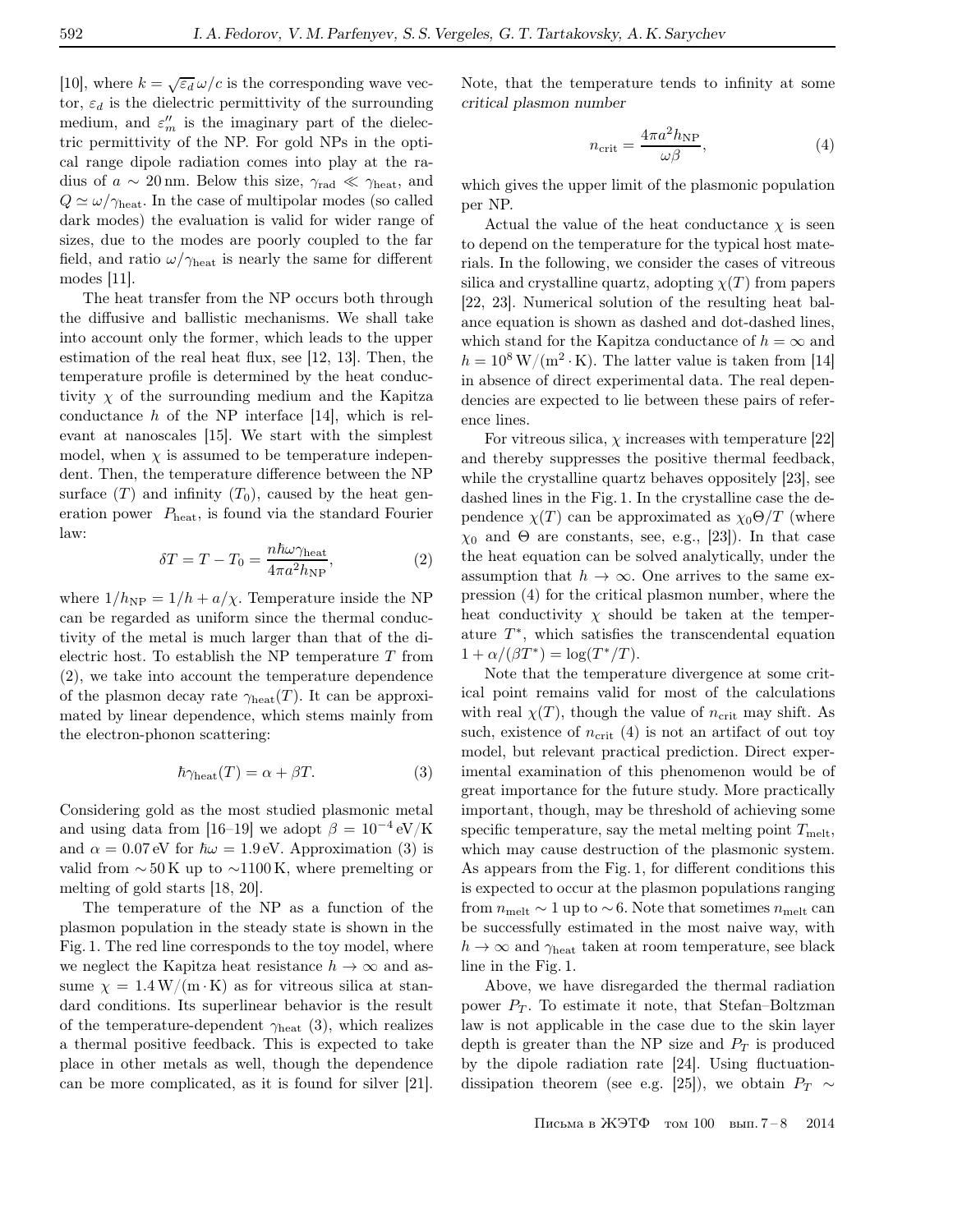

Fig. 1. (Color online) The steady-state temperature of the NP versus the number of plasmons. Parameters used:  $a = 10 \text{ nm}$ ,  $\hbar\omega = 1.9$  eV, and  $T_0 = 300$  K. The gold melting point is taken to be  $T_{\text{melt}} \approx 1270$  K [20]

 $\sim T^5 \alpha''/\hbar^4 c^3$ , where  $\alpha''$  is the imaginary part of the NP electrical polarizability at frequency  $\omega_T = T/\hbar$ . The upper estimation for it is  $a^3$  out of resonance, thus we arrive to  $P_T \sim (a\omega_T/c)^3 T^2/\hbar$  that is negligible compared to total power losses P.

To overcome the thermal limitations, discussed above, the pulse pumping of a plasmon resonator can be used. We consider step-like approximation for temporal number of plasmons profile with duration  $\tau_p$ , which is valid if  $\tau_p$  is greater than the establishing time of the plasmon oscillations  $Q/\omega \sim 10$  fs. Note that the steady-state consideration is admissible if the pulse duration is larger than the thermal equilibration time  $\tau_{ss}$ , which is the time of the thermal diffusion  $\tau_{ss} \sim$  $\sim C_{\rm NP}/(4\pi a^2 h_{\rm NP}) \sim 0.5$  ns, where  $C_{\rm NP} \sim 60 \,\rm eV/K$  is the heat capacity of the gold NP of the radius  $a =$ 10 nm.

Consider the case of short pulses with  $\tau_p \ll \tau_{ss}$ . The power loss Pheat is absorbed first by electrons inside the NP. Then the heat is transmitted to the lattice during the electron-phonon interaction time  $\tau_{ep}$ , which is responsible for the equilibration of electrons and lattice temperatures and could be estimated as  $\tau_{ep} \sim 3 \,\text{ps}$  for the gold NP [26]. We consider short pulses with the duration  $\tau_p \ll \tau_{ep}$ , since the pulses allow to achieve the highest plasmon population number. At the timescale, electron system of the NP is uncoupled from the metal

Письма в ЖЭТФ том 100 вып. 7 – 8 2014

lattice and dielectric environment, which hold their initial temperature  $T_0$ .

The total energy stored in the electronic system by the end of the pulse consists of the chaotic contribution of the decayed plasmons and the coherent plasmonic oscillation,  $W = n\hbar\omega\tau_p\gamma_{\text{heat}}(T_0) + n\hbar\omega$ . The energy, accumulated in the electronic system, redistributes between the electrons and metal lattice within the next several  $\tau_{ep}$ . For example, the melting time of a gold nanorod saturates at  $\sim 30 \,\text{ps}$  [27] when the laser power increases. The stay-solid condition then reads

$$
W \leqslant C_{\rm NP}(T_{\rm melt} - T_0) \left[ + M \right],\tag{5}
$$

where term in the square brackets is the full fusion heat of the NP and should be included if the full melting occurs. Note, that the possible excitation of high-order dark modes due to nonlinear processes [28] does not affect the heating kinetics, because multipole plasmon life-time  $1/\gamma_{\rm heat} \ll \tau_{ep}$  [11].

Fig. 2 shows the change of temperature for the NP on the  $\tau_p-\eta$  plane. The partial melting condition corresponds to the area between dashed lines. Large number of quanta  $\sim 10^3$  is not forbidden in the short-pulsed regime, at least due to the thermal limitations. Maximum possible repetition rate can be estimated as the inverse equilibration time  $\tau_{ss}^{-1} \sim 1$  GHz.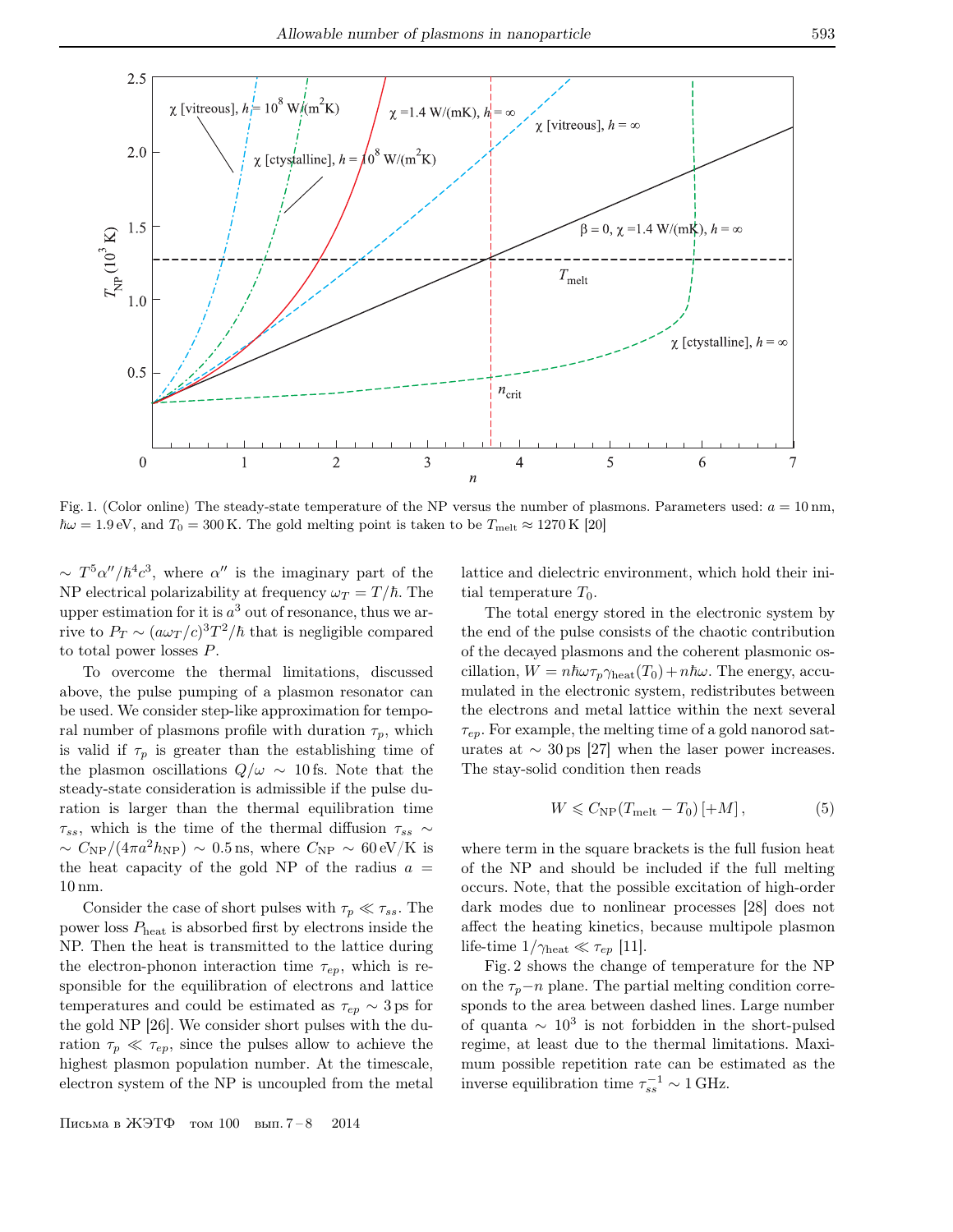

Fig. 2. The temperature change of the NP for its plasmon population during the pulse versus the pulse duration. The area between dashed lines denotes the partial melting region. Right axis shows corresponding power of the driving laser beam. The parameters are as for the Fig. 1, with the standard thermal constants of gold [20]

Anomalous large electric field in NP, which contains finite number of the plasmons, results in appreciable ponderomotive force [29], which can pose a threat of the mechanical damage of the NP. To estimate the influence of this force we consider the NP placed inside liquid or gaseous medium, which does not prevent the deformation of the particle. If the temperature of NP changes insignificantly over period of plasmonic oscillations, i.e.  $n \ll C_{\rm NP} T / (2\pi \hbar \gamma_{\rm heat}) \sim 2.2 \cdot 10^4$ , than the NP can be treated to be in thermal and mechanical equilibrium. Electric force density is  $\mathbf{f} = (\varepsilon - 1)\nabla \overline{E^2}/8\pi$ , where **E** is the electric field, overline stands for time averaging and  $\varepsilon$  is the local dielectric permittivity. Here we adopted the simplest model, when the dielectric susceptibility  $\varepsilon-1$  is proportional to total density of the medium and there is no influence on the susceptibility from the shear deformations, i.e.  $\rho d\varepsilon/d\rho = \varepsilon - 1$ .

In the case of NP with the most-used dipole mode, the electric force per unit area acting on the boundary between NP and dielectric environment at poles is given by

$$
F_p = \frac{(\varepsilon_d + \varepsilon_m - 2\varepsilon_d \varepsilon_m)(\varepsilon_d - \varepsilon_m)}{8\pi\varepsilon_d^2} \overline{\mathbf{E}_0^2},\tag{6}
$$

and the force is zero at the equator, where  $E_0$  is the electric field inside the nanoparticle. Here we assumed that the particle size is less than skin depth, and therefore, the electric field inside the NP is uniform for a dipole mode. The forces compel the NP to elongate along the dipole direction. The electric field  $\mathbf{E}_0$  can be expressed through the number of plasmons,  $\overline{\mathbf{E}_0^2}$  =  $= -4\pi n\hbar\omega/(\varepsilon_m a^3)$ . The resonance condition on spherical nanoparticle is  $2\varepsilon_d + \varepsilon_m = 0$ . Setting  $\hbar \omega = 1.9 \text{ eV}$ and  $a = 10$  nm, one can obtain  $F_p \approx n \times 10^6$  Pa. For number  $n \sim 10^2$  of plasmons, this value is about the initial yield stress of the nano-sized gold [30]. However, under the picosecond loads metals go to the plastic state at stresses 10–30 times higher than in the static case [31, 32]. Thus at the short-pulsed regime of exitation the existence of several thousands of plasmon quanta is admissible. Note that the elastic properties of gold are also known to depend strongly on temperature [33]. Simultaneous considering of both the plasmon-induced ponderomotive stress and heating at picosecond timescale may improve the above estimations significantly.

Temperature dependence of the plasmon decay rate in metal is shown to play a crucial role in the heat processes occuring in the plasmonic nanosystems. Resulting nonlinearities lead to the finite number (around unity) of plasmon quanta needed to melt the nanoparticle in CW-regime for real experimental setups. However, the pulsed operation regime allows one to populate the NP with large number of plasmons on the femtosecond timescale. On the other hand, population of the plasmons in the NP is restricted from above by the ponderomotive forces. In the pulsed mode these forces may be large enough to damage the nanosystem. There is still lack of the experimental data for the thermal and strength phenomena in nanoplasmonics; we hope that this paper will motivate further research in that direction.

Authors would like to acknowledge very useful discussions with E. E. Narimanov and N. A. Inogamov. This work was supported by grant RFFI 12-02-01365-a.

- 1. D. J. Bergman and M. I. Stockman, Phys. Rev. Lett. 90, 027402 (2003).
- 2. A. Sarychev, G. Shvets, and V. Shalaev, Phys. Rev. E 73, 036609 (2006).
- 3. A. Sarychev and G. Tartakovsky, Phys. Rev. B 75, 1 (2007).
- 4. R. F. Oulton, V. J. Sorger, T. Zentgraf, R.-M. Ma, C. Gladden, L. Dai, G. Bartal, and X. Zhang, Nature 461, 629 (2009).
- 5. M. Noginov, G. Zhu, A. M. Belgrave, R. Bakker, V.M. Shalaev, E. E. Narimanov, S. Stout, E. Herz, T. Sutee-wong, and U. Wiesner, Nature 460, 1110 (2009).
- 6. S. Xiao, V. P. Drachev, A. V. Kildishev, X. Ni, U. K. Chettiar, H.-K. Yuan, and V.M. Shalaev, Nature 466, 735 (2010).
- 7. D. K. Gramotnev and S. I. Bozhevolnyi, Nat. Photonics 4, 83 (2010).
- 8. A. Brolo, Nat. Photonics 6, 709 (2012).

Письма в ЖЭТФ том 100 вып. 7 – 8 2014